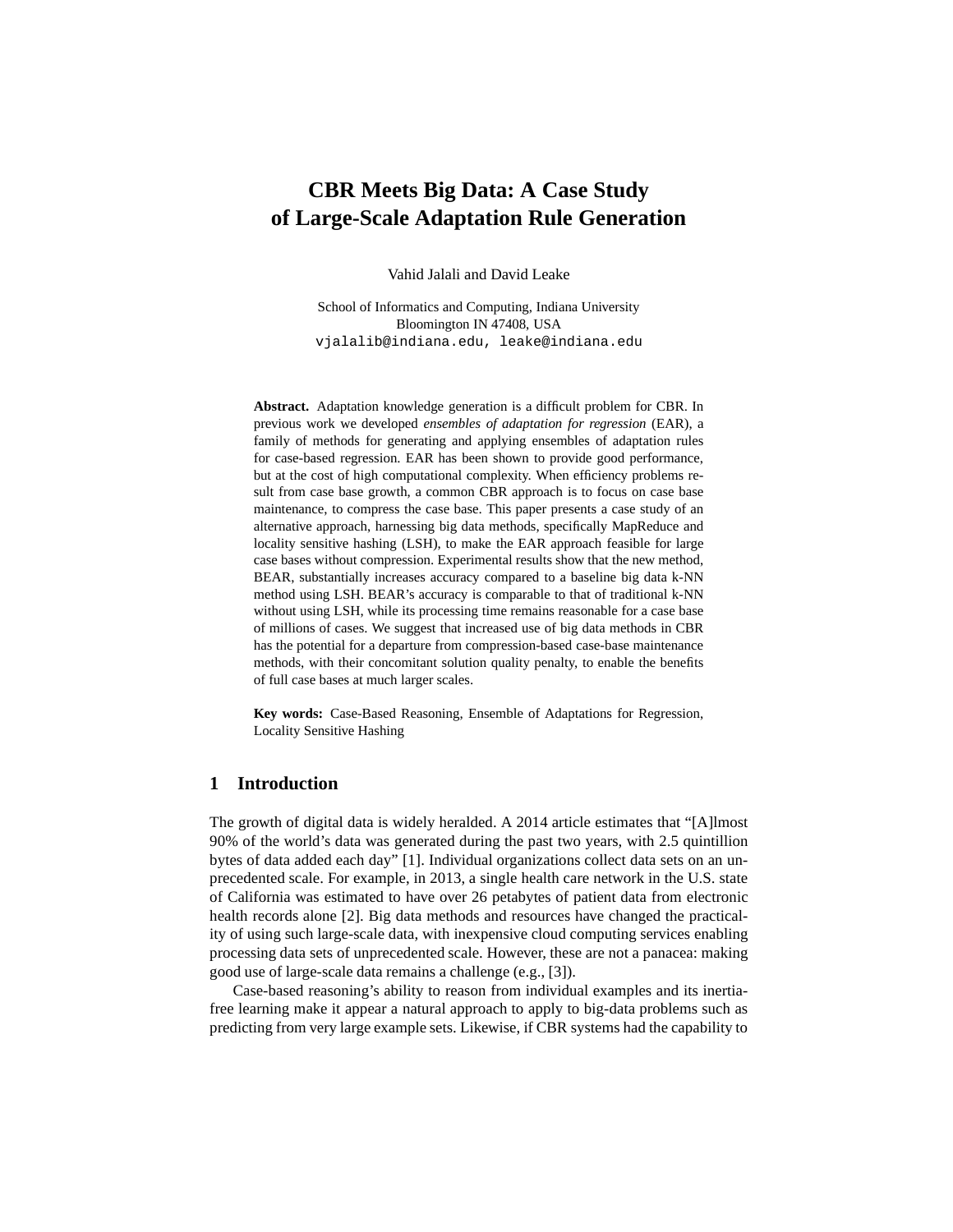handle very large data sets, that capability could facilitate CBR research on very large data sources already identified as interesting to CBR, such as cases harvested from the "experience Web" [4], cases resulting from large-scale real-time capture of case data from instrumented systems [5], or cases arising from case capture in trace-based reasoning [6].

However, realizing the potential of CBR to have impact on big data problems will depend on CBR systems being able to exploit the information in case bases with size far beyond the scale now commonly considered in the CBR literature. The case-based reasoning community has long been aware of the challenges of scaling up CBR to large case bases. The primary response has been case-base maintenance methods aimed at reducing the size of the case base while preserving competence (e.g., [7, 8]). Such methods have proven effective at making good use of case knowledge within storage limits. However, because compression methods delete some of the CBR system's knowledge, they commonly sacrifice some solution quality.

A key factor in success of CBR when applied to big data is efficient retrieval of cases. As CBR does not generalize beyond cases, it is extremely important to the success of a CBR system to be able to find required cases rapidly. In this paper we illustrate the practicality of applying big-data tools to increase the speed and scalability of CBR, using MapReduce and Locality Sensitive Hashing for finding nearest neighbors of the input query.

In previous work, we introduced and evaluated a method for addressing the classic CBR problem of acquiring case adaptation knowledge with *ensembles of adaptations for regression* (EAR) [9]. This work demonstrated the accuracy benefits of EAR [9– 12], but also identified important efficiency concerns for large case bases. This paper presents a case study applying big data methods to addressing EAR's scale-up, leveraging techniques and frameworks well known to the big data community to enable large-scale CBR. It presents a new algorithm,  $BEAR$ , applying the EAR approach in a MapReduce framework. The paper demonstrates that the use of big data methods substantially extends the size of case base for which the EAR approach is practical, to case bases of millions of cases even on a small Amazon Elastic MapReduce (EMR) cluster.<sup>2</sup>

The paper begins with a discussion of the relationship of big data and CBR, contrasting the "retain and scale up" approach of big data to the compression-based focus of case-base maintenance. It next introduces the EAR family of methods and the two big data methods applied in its new version, locality sensitive hashing [13] and MapReduce. With this foundation it introduces BEAR, a realization of EAR for big data platforms, and presents an experimental evaluation assessing BEAR's accuracy for a case base of two million cases. To assess the benefit of BEAR's ensemble approach it compares it to a baseline of a big data version of k-NN, using Locality Sensitive Hashing for implementing nearest neighbor search. It also shows that BEAR's approach helps alleviate the accuracy penalty that can result from using LSH instead of a traditional (exhaustive) approach for finding nearest neighbors, thus compensating for a potential drawback of using LSH. To assess the need for big data methods for BEAR's task and BEAR's

 $<sup>1</sup>$  Big data ensembles of adaptations for regression</sup>

<sup>&</sup>lt;sup>2</sup> http://aws.amazon.com/elasticmapreduce/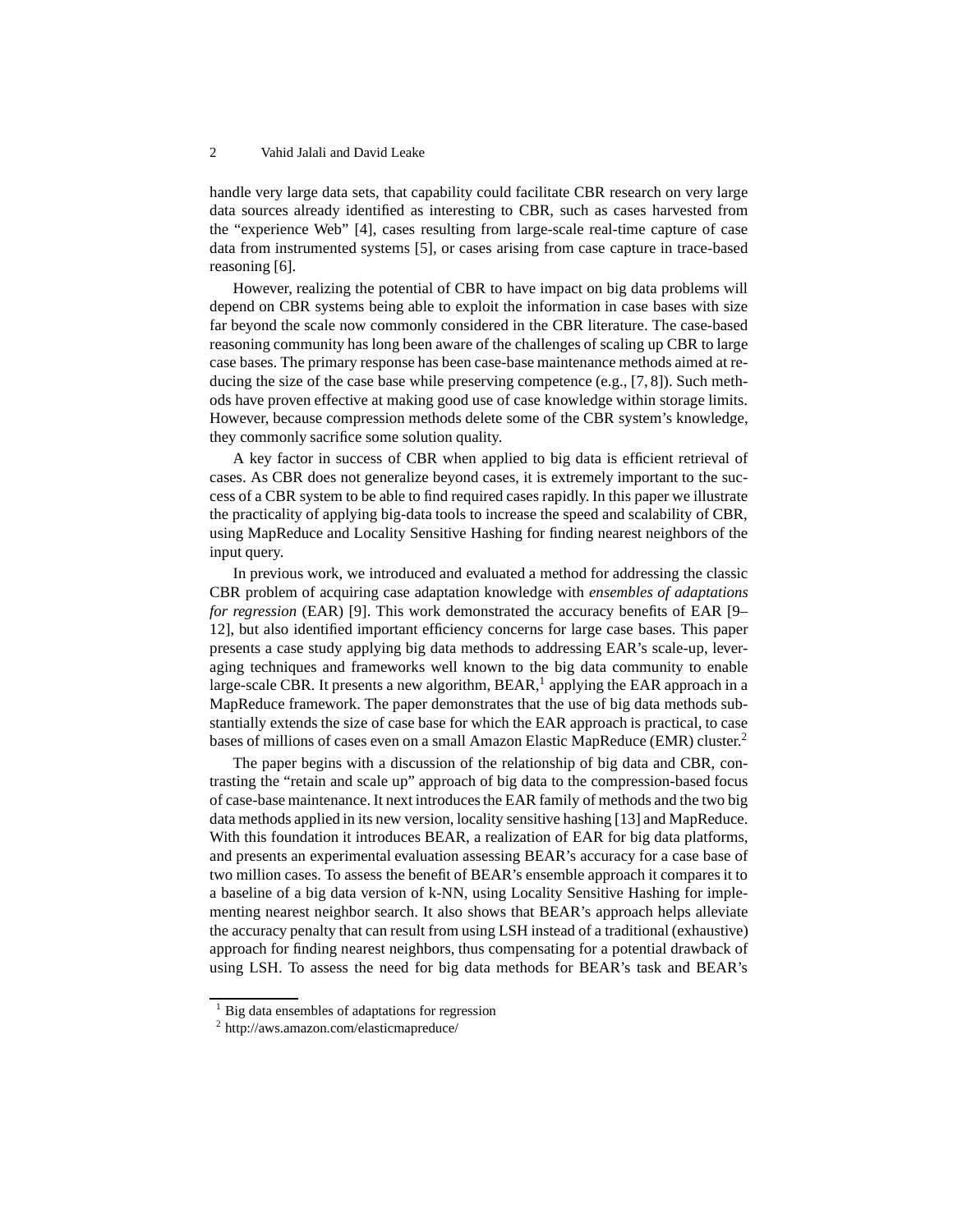scaleup potential, it also compares BEAR's scaleup performance to that of k-NN using a traditional (exhaustive) approach for finding nearest neighbors.

The evaluation supports the accuracy benefits of BEAR and that the speedup benefits of big data methods are sufficient to counterbalance the computational complexity of BEAR's rule generation and ensemble solution methods. Thus the use of big data methods may have benefits for CBR beyond simple speedups, by making practical the use of richer methods which can increase accuracy. Two million cases is large by the standards of current CBR practice, but true "big data" CBR will involve much larger data sets. The paper closes with a discussion of BEAR's potential for scaleup to such data sets.

# **2 Scaling CBR to Big Data**

Big data has had a transformative effect on data management, enabling many enterprises to exploit data resources at previously unheard-of data scales. Large data sets such as electronic medical records collections may naturally be seen as containing cases; routine data capture in many domains could provide rich case bases. If cases can be retrieved sufficiently efficiently, CBR is an appealing method for large-scale reasoning because its lazy learning avoids the overheads associated with traditional rule mining approaches enables inertia-free adjustments to additional data, without the need for retraining.

However, CBR systems have seldom ventured into the scale of big data. For example, calculating metrics such as number of visitors or page views for a social media or e-commerce web site with hundreds of million users is a common practice at industry, but in current CBR research, experiments with tens of thousands of cases, or even much fewer, are common. Few CBR projects have considered scales up to millions of cases [14, 15], and to our knowledge, none have explored larger scales except a few exceptions such as a recent effort to apply big data methods focused on exact match only, rather than similarity-based retrieval [15].

When CBR research has addressed increased data sizes, the primary focus has been compression of existing data rather than scale-up. Considerable CBR research has focused on the efficiency issues arising from case-base growth. As the case base grows, the swamping utility problem can adversely affect case retrieval times, degrading system performance [16, 17]. Within the CBR community and the machine learning community studying instance-based learning, extensive effort has been devoted to addressing the swamping utility problem for case retrieval with case-base maintenance methods for controlling case-base growth, with the goal of generating case bases that are compact but retain coverage of as many problems as possible. Methods for developing compact competent case bases include selective deletion (e.g., [7, 18]), selective case retention (e.g., [19–21]), and competence-aware construction of case bases [8, 22–25]. Such methods generally trade off size against accuracy; they aim to retain as much competence as possible for a given amount of compression. This tradeoff has been seen as the price of making CBR feasible for domains in which the set of possible cases is large, but storage and processing resources are limited.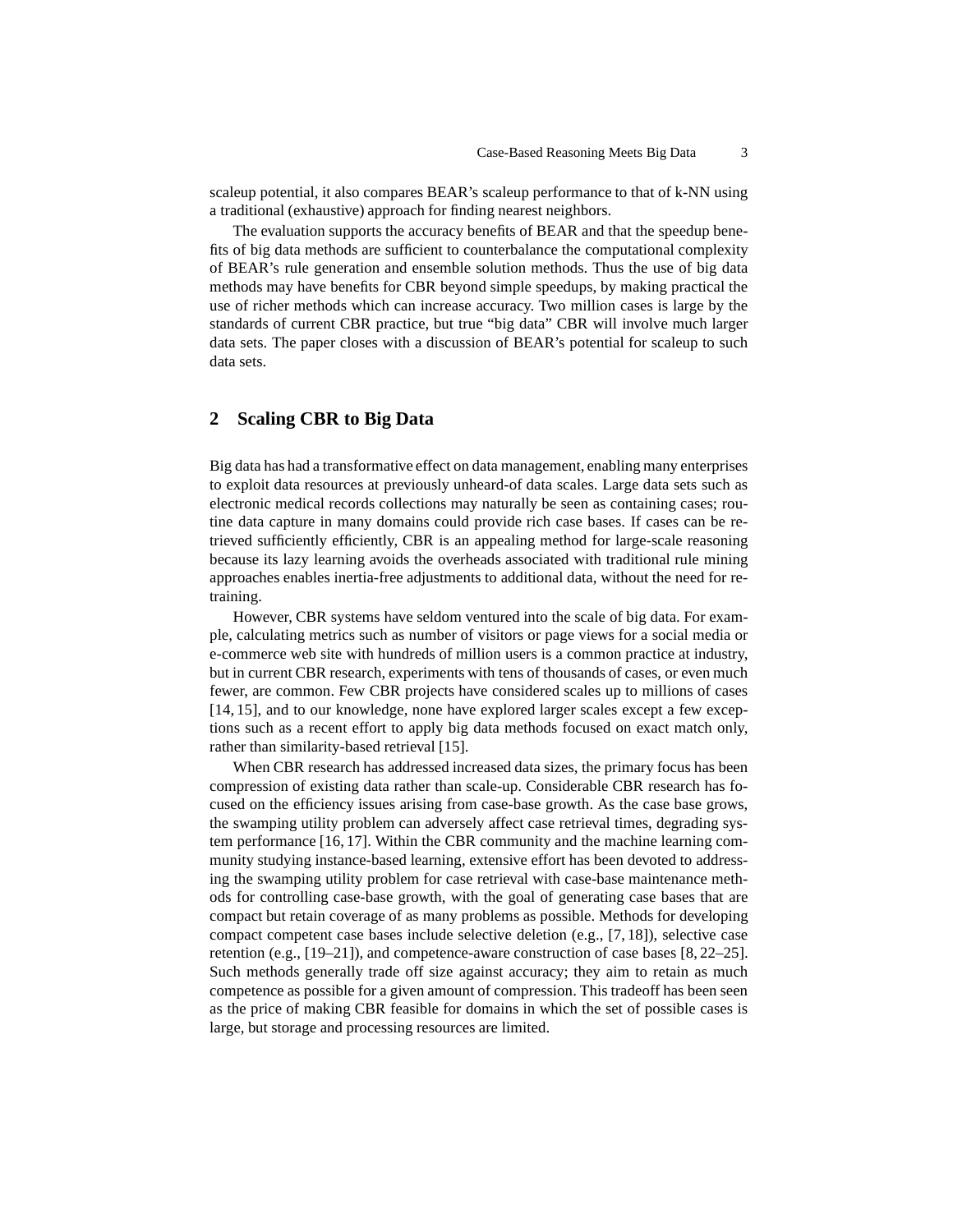This paper argues that applying big data methods can change this calculus; that even for case bases on the order of millions of cases, big data methods can make the best case-base compression strategy *no compression at all*. If big data methods can enable CBR scale-up, dramatically increasing the feasibility of handling very large case bases, compression methods will be required only for extreme scale case bases—and, even for very large cases, might not be required at all in practice. Already, it has been observed that for common practical CBR tasks, even with conventional methods, case base size may not be an issue [26]; big data methods could bring CBR to bear on a new class of problems, at much larger scale.

### **3 Foundations of the Proposed Method**

The case study in this paper focuses on applying CBR to numerical prediction tasks under big data settings, demonstrating the feasibility of big data approaches to provide good performance at scales on the order of millions of cases, with minimal quality loss. The method proposed in this paper builds on three currents of research. The first, from CBR, is the EAR family of methods [9] for case-based regression using ensembles of adaptations. The second, from big data is Locality Sensitive Hashing (LSH), a method for nearest neighbor search in big data platforms. The third is MapReduce, a popular framework for parallel processing of data.

#### **3.1 The EAR Family of Methods**

The acquisition of case adaptation knowledge is a classic problem for CBR. A popular approach to this problem, for numerical prediction (regression) tasks, is to generate adaptation rules automatically from the case base. The EAR family of methods solves numerical prediction problems using automatically-generated ensembles of adaptations to adapt prior solutions.

The EAR approach applies to any adaptation generation method, but it has been tested for a popular case-based rule generation method, the *Case Difference Heuristic*, which generates rules based on comparing pairs of cases. Given two cases A and B, with problem parts Prob(A) and Prob(B), and solution parts Sol(A) and Sol(B), the case difference heuristic approach assumes that problems with similar difference in their problem descriptions will have similar differences in their solutions. For example, for predicting apartment rental prices from a case base of rental properties and prices, if one apartment's monthly rent is \$300 more than the rent of an otherwise highly similar apartment, and their difference is that the more expensive apartment has an additional bedroom, the comparison might suggest a general rule: *When the previous apartment case has one bedroom fewer, predict that the new apartment's rent will be* \$*300 more than the rent of the previous apartment* (We note that many possible rules could be generated; the choice of rules is outside the scope of this paper.)

More precisely, for cases A and B, the case difference heuristic approach generates an adaptation rule applicable to a retrieved case C and problem P, for which the difference in problems of A and B is similar to the difference between the problem of C and P, i.e., for which diff( $Prob(C)$ , P) is similar to diff( $Prob(A)$ ,  $Prob(B)$ ). The new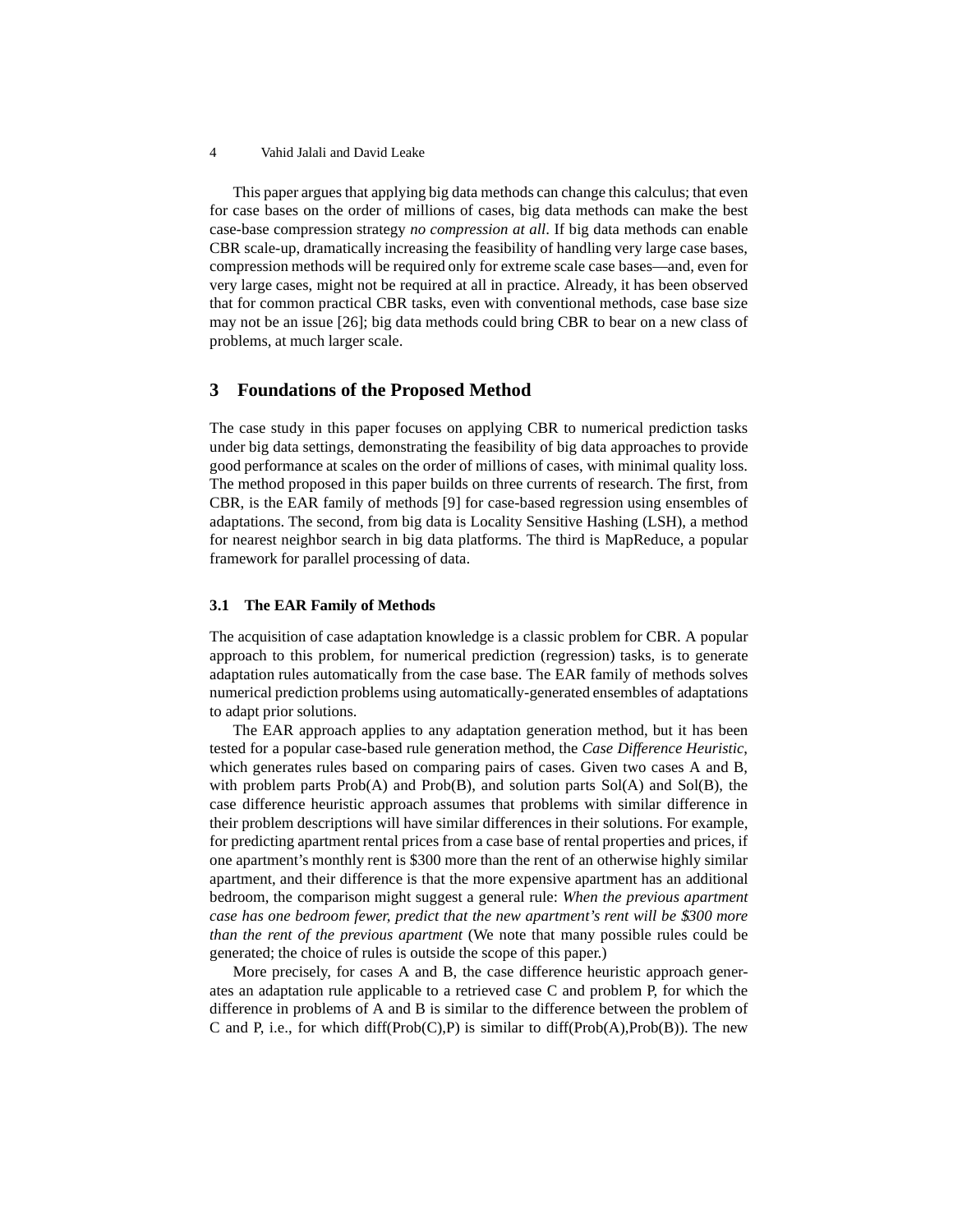| <b>Algorithm 1 EAR's basic algorithm</b>                                   |  |  |  |
|----------------------------------------------------------------------------|--|--|--|
| Input:                                                                     |  |  |  |
| $Q$ : input query                                                          |  |  |  |
| $n:$ number of base cases to adapt to solve query                          |  |  |  |
| $r$ : number of rules to be applied per base case                          |  |  |  |
| $CB$ : case base                                                           |  |  |  |
| <b>Output:</b> Estimated solution value for Q                              |  |  |  |
|                                                                            |  |  |  |
| $\text{CasesToAdapt} \leftarrow$ Neighborhood Selection( $Q, n, CB$ )      |  |  |  |
| $NewRules: \leftarrow$ Rule Generation Strategy(Q, Cases To Adapt, CB)     |  |  |  |
| <b>for</b> c in $\text{CasesToAdapt}\,\textbf{do}$                         |  |  |  |
| RankedRules $\leftarrow$ RankRules( $NewRules, c, Q$ )                     |  |  |  |
| $ValEstimate(c) \leftarrow$ CombineAdaptations( <i>RankedRules, c, r</i> ) |  |  |  |
| end for                                                                    |  |  |  |
| return CombineVals( $\cup_{c \in CasesToAdapt} ValEstimate(c)$ )           |  |  |  |

rule adjusts  $Sol(C)$  to generate a new solution N, such that diffSol $(C)$ , P is similar to diff(Sol(A),Sol(B)). For a more detailed description, see Hanney and Keane [27].

The results of the case difference heuristic depend on the cases from which rules are generated; the final results depend on the cases to which they are applied. The EAR methods estimate the solution of a case by retrieving a set of similar cases, adjusting their values by applying an ensemble of adaptation rules and combining the adjusted values to form the final prediction. Algorithm 1 explains the overall approach of EAR. In Algorithm 1, NeighborhoodSelection, RuleGenerationStrategy, and RankedRules respectively denote methods for finding nearest neighbors, generating adaptation rules and adaptation retrieval in EAR4. More details are provided in [9].

EAR has different variations based on the subsets of cases it uses as source cases for solving input problems and the cases it selects as the basis for building adaptation rules. Different variants use different combinations of local and global cases. For example, EAR4, selects cases for both building solution and adaptation rules from the local neighborhood of the input problem. In this paper we focus on big data versions of EAR4 a family of EAR methods that generates both solutions and adaptations from the local neighborhood of the input query.

EAR has been shown to provide significant gains in accuracy over baseline methods [9]. However, because it depends on multiple case retrievals to generate adaptation rules for multiple case neighborhoods, its application for large case bases, using conventional CBR techniques, can be expensive. We have developed compression-based methods to help alleviate this [11], but like all compression-based methods, these trade off accuracy for compression. This motivated us to explore the application of big data techniques to the EAR approach.

#### **3.2 Locality Sensitive Hashing**

Locality Sensitive Hashing (LSH) [13] was developed to decrease the time complexity of finding nearest neighbors for an input query in d-dimensional Euclidean space. LSH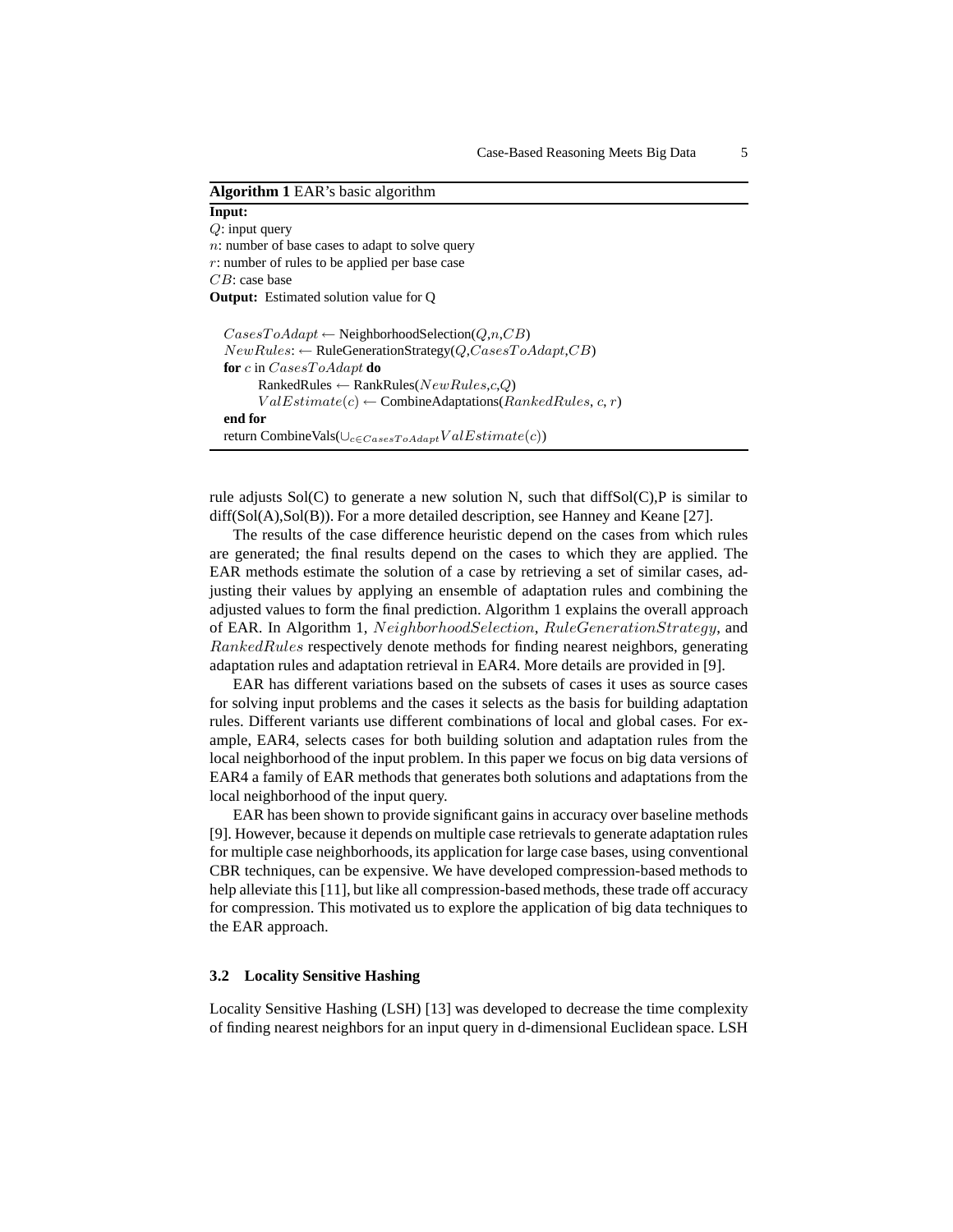achieves this goal by approximating the nearest neighbor search process; it uses families of hashing functions for which the probability of collision is higher for cases which are similar (in terms of their input features). Since the introduction of LSH, various schemes have been proposed to improve various aspects of the core method [28–30].

LSH groups similar items into different buckets by maximizing the probablity of collsion for similar items. In contrast to nearest neighbor search, LSH does not require comparing a case with other cases to find its nearest neighbors. Instead, if an appropriate hashing function is used it is expected that a case and its nearest neighbors end up in the same bucket. LSH is an approximation method and it does not guarantee grouping a case and its nearest neighbors into the same bucket. However, though LSH sacrifices accuracy for efficiency, it has been demonstrated that LSH can be sufficiently accurate in practice [30].

Previous experiments have studied the performance of k-NN using locality-sensitive hashing to retrieve nearest neighbors (e.g. [29]), showing that LSH achieves higher efficiency compared to linear k-NN with the expected loss in accuracy. In this paper, we explore both the efficiency benefits of LSH for EAR's ensemble method, and the ability of EAR's ensemble method to provide good performance despite the approximations made by LSH.

#### **3.3 MapReduce**

MapReduce is a framework that enables parallel processing of data. The "map" step reads and filters data. Next, data is distributed among different nodes/reducers based on a particular field (key) where data is summarized and desired metrics are calculated for the subset of data in each reducer. Different implementations of the MapReduce framework are available. A popular open source implementations of MapReduce framework which is commonly used in industry is *Apache Hadoop*. Recent work by Beaver and Dumoulin [15] has applied MapReduce for CBR, but only for retrieval of exact match cases, rather than for similarity-based retrieval.

# **4 BEAR: A General Approach to Applying EAR Family Methods to Big Data**

#### **4.1 Overview**

BEAR (Big-data Ensembles of Adaptations for Regression) is a realization of the EAR family of case-based regression methods in a big data platform, aimed at decreasing the cost of finding nearest neighbors, a process for which the computational expense may become serious issue for very large case bases. The EAR family of methods must identify nearest neighbors at three steps in their processing: to select source cases to adapt, to select candidate cases to build adaptation rules, and to retrieve adaptation rules. Among these three steps, retrieving adaptations is potentially the most challenging, because, for a case base of size  $n$ , the upper bound on the number of possible adaptation rules to generate is  $O(n^2)$ . However, EAR4 mitigates this by limiting the cases to participate in rule generation process to the cases in the local neighborhood of the input query.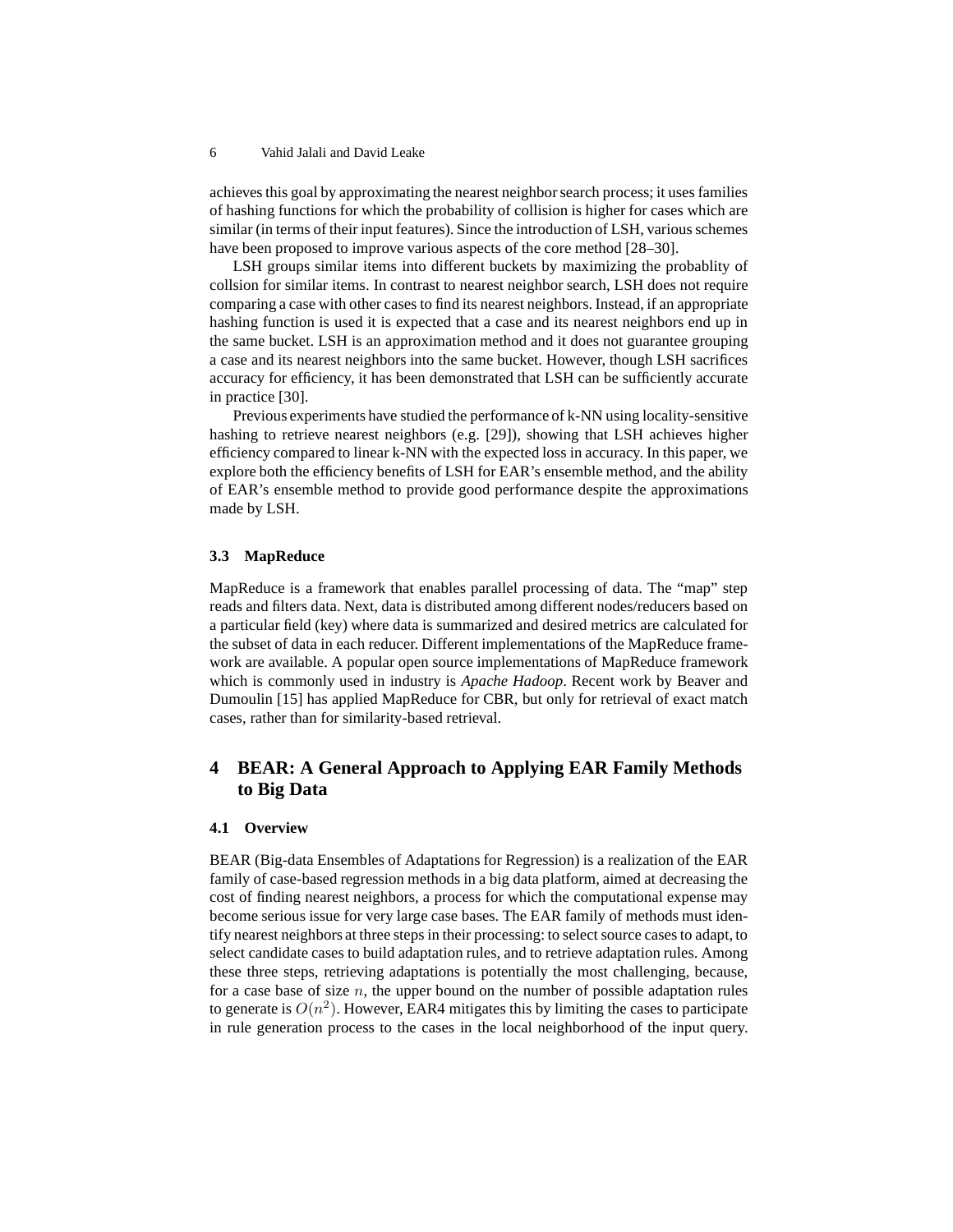Therefore, in EAR4 it is likely that source case retrieval will be a more serious resource issue than the adaptation retrieval.

To overcome the challenges raised by the size of the case/rule base, we have investigated minimizing the size of the case base [31] and adaptation rule set [12] to improve performance (in terms of the required computing resources). Although these methods can be useful for reducing the case/rule base size, the process of case/rule base size reduction can still be time consuming and costly; they have not been applied to case bases with more than a few thousands cases. In contrast to these methods, BEAR aims to mitigate challenges brought by the size of the case base by leveraging existing frameworks and algorithms for processing big data to yield accurate estimates rapidly, using locality sensitive hashing on top of a MapReduce framework.

#### **4.2 BEAR's Architecture**

BEAR consists of two main modules: LSH for retrieving similar cases and EAR for rule generation and value estimation. The architecture of the system is designed to work in a MapReduce framework. In the map step cases and queries are read and hashed to different buckets using LSH. Cases and queries with identical hashed keys are sent to the same reducer node. In the reduce step two main activities are done: First, the nearest neighbors of each query (from the cases in the same reducer) are determined; Next, depending on the selected EAR method (i.e. EAR4), the adaptation rules are also generated.

For EAR4, which only uses local cases, adaptation rules are only generated and retrieved within the same bucket (for some other variations of EAR, e.g. EAR5, which uses global case information, adaptations would be generated within all buckets and the generated adaptations from different buckets unioned together to form the rule base from which adaptations are retrieved). The final estimates are generated by applying an ensemble of adaptation rules for adjusting the base cases' values and combining those adjusted values. Figure 1 summarizes BEAR's process for estimating case solutions.

In Figure 1, circles represent cases in the case base and the square represents the input query. Cases are hashed and transferred to different reducers based on their hashed keys. Next, adaptation rules are generated based on the cases hashed to the same reducer as the input query. Finally EAR4 is used to estimate the solution of the input query. Depending on the implementation of BEAR, there could be another step in its process flow (not depicted), using a similarity measure such as Euclidean distance to filter out cases in the same bucket as the input query based on a distance threshold or a predefined number of nearest neighbors.

The use of MapReduce offers the advantage of being able to process multiple queries simultaneously, enabling, for example, millions of queries to be processed in parallel. Also, even when single queries are processed sequentially, the use of MapReduce enables processing the cases in the case base in parallel on multiple nodes, rather than having to sequentially process all cases to select those whose LSH hashing keys match that of the query, which would not be scalable.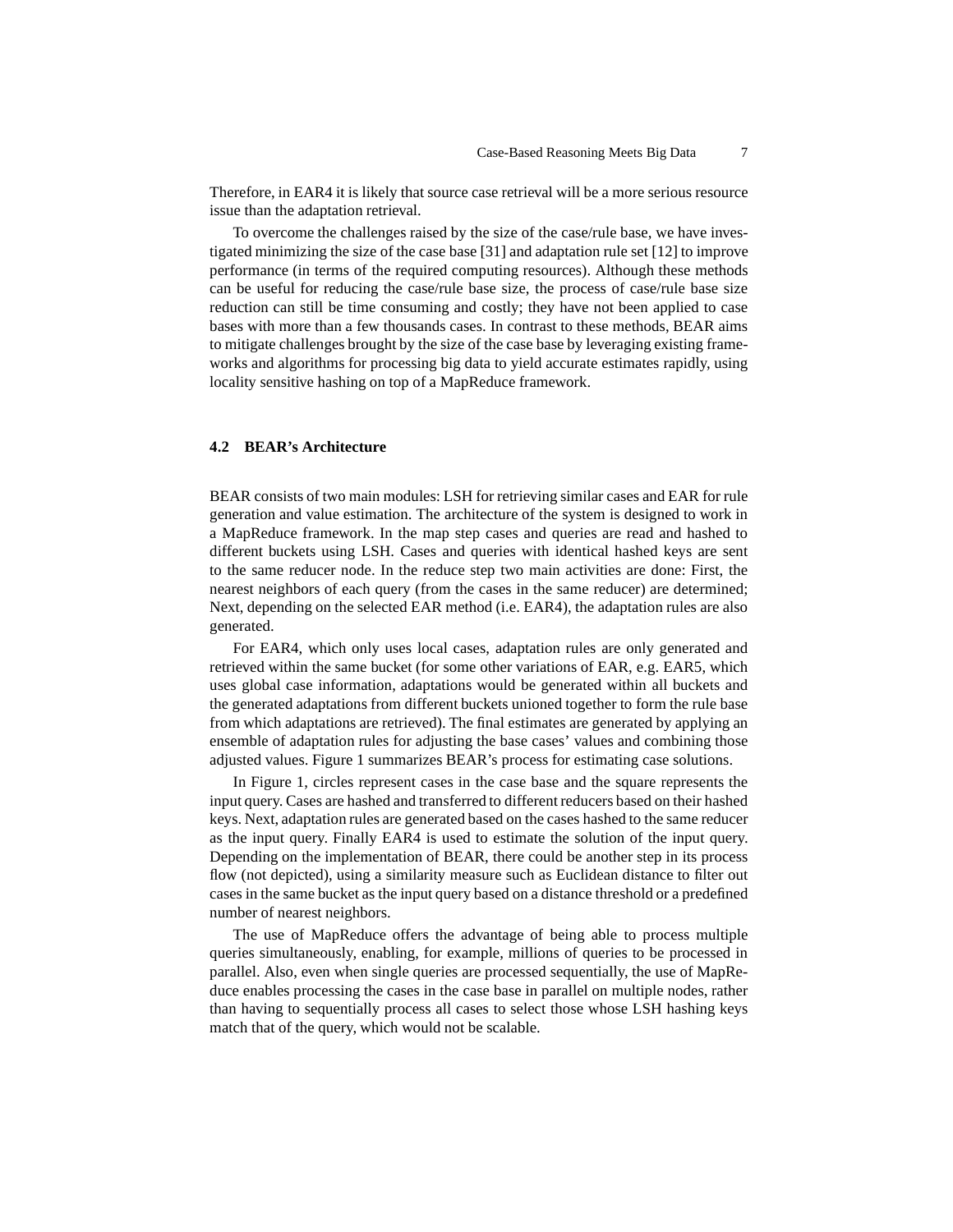8 Vahid Jalali and David Leake



**Fig. 1.** Illustration of Global BEAR process flow.

# **5 Evaluation**

Our evaluation tests the execution time benefits associated with big data methods for scaled up case-based regression with ensembles of adaptations for regression, and studies whether BEAR's use of an ensemble of adaptations improves accuracy compared to applying a non-ensemble approach, when both methods use LSH for retrieval.

Because LSH is not guaranteed always to retrieve the optimal neighbors, we expect that using LSH rather than exhaustive search for nearest neighbors will somewhat degrade overall performance. Consequently, another question is whether the ensemble of adaptations approach, applied in the context of LSH, helps to mitigate this drawback.

This involves two types of tests. The first is a test of the accuracy of "traditional" k-NN, for which neighbors are selected exhastively, compared to that when LSH is used to select (an approximate set of) neighbors, and when LSH is used in conjunction with BEAR. The second, is ablation study to determine how much of the performance of BEAR can be ascribed to its ensemble method, as opposed to the fact that it uses adaptations, while k-NN does not. For the purposes of this case study, we test for a particular LSH implementation, described below, which we refer to as LSH1.

Specifically, our experiments address the following questions: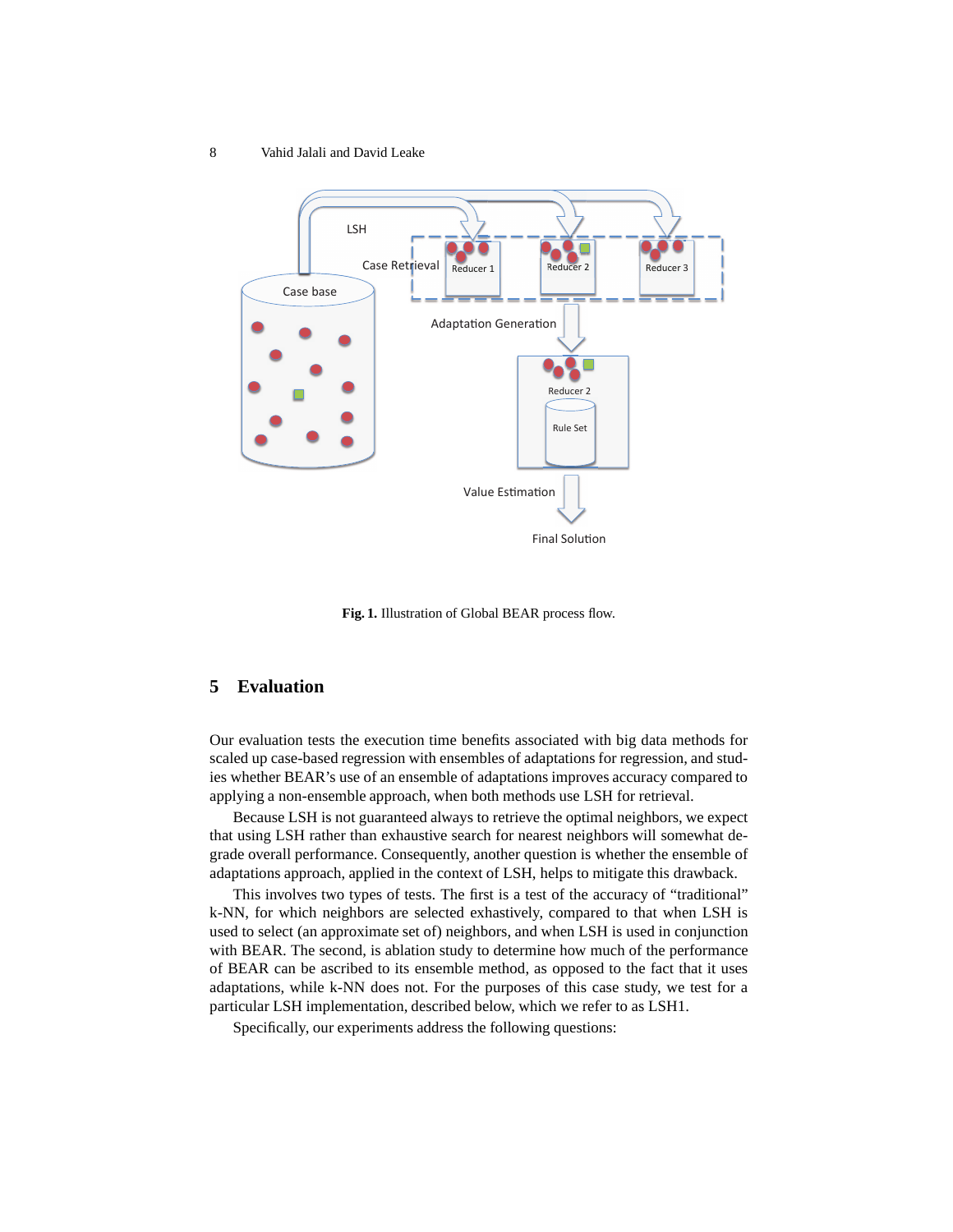| Domain name # features |    |           | # cases   Avg. cases/solution   sol. sd |      |
|------------------------|----|-----------|-----------------------------------------|------|
| Auto                   |    | 195       |                                         |      |
| <b>MPG</b>             |    | 392       | 3.1                                     | 7.8  |
| Housing                | 13 | 506       | 2.21                                    | 9.2  |
| Power                  |    | 2,049,280 | 1.09                                    | 1.06 |

**Table 1.** Characteristics of the test domains

- 1. Q1: How does the accuracy of BEAR compare to that of a baseline of k-NN using LSH1 for finding nearest neighbors?
- 2. Q2: How does the ensemble approach of BEAR increase accuracy compared to applying single adaptations for adjusting base case values?
- 3. Q3: How does the accuracy of BEAR using LSH1 compare to that of exhaustive k-NN?
- 4. Q4: How does execution efficiency of BEAR compare to that of traditional (non-LSH) k-NN?

#### **5.1 Experimental Design**

We evaluated BEAR on four sample domains from the UCI repository [32]: Automobile (Auto), Auto MPG (MPG), Housing, and electric power consumption (Power). The goal for these domains is respectively to predict the auto price, fuel efficiency (miles per gallon), property value, and household global minute-averaged active power (in kilowatts). For all data sets records with unknown values are removed and feature values are normalized by subtracting feature's mean from the value and dividing the result by standard deviation of the feature's values. (Cases with missing features could be handled by standard feature imputation methods, but this is beyond the scope of our experiment.) In addition, for domains with non-numeric features, only numeric features are used. The accuracy is measured in term of Mean Absolute Error (MAE) in all experiments and ten-fold cross validation is used for conducting the experiments. For all domains parameters are tuned using hill climbing. In all experiments BEAR's performance is compared with that of an implementation of k-NN based on LSH which we refer to simply as k-NN from this point forward. Sample domains are chosen so that they cover both smaller and huge case bases. Table 1 summarizes the characteristics of the sample domains.

All records and features were used for the Housing (506) domain. Auto, MPG, and Power contained some records with unknown feature values, which were removed (46 out of 205 for Auto, 6 out of 398 for MPG and 25979 out of 2075259 for Power). For all domains only numeric attributes are used in the experiments to enable the application of p-stable locality sensitive hashing. All features of MPG and Housing were numeric, but 10 non-numeric features were removed from Auto and 1 from Power. We note that the numeric features are not required by the general BEAR method.

We note that LSH is a family of methods. Our implementation of BEAR uses Apache DataFu, originally introduced in [33], to support locality sensitive hashing. The corresponding class from Apache DataFu used in BEAR is  $L2PS table Hash$ , with a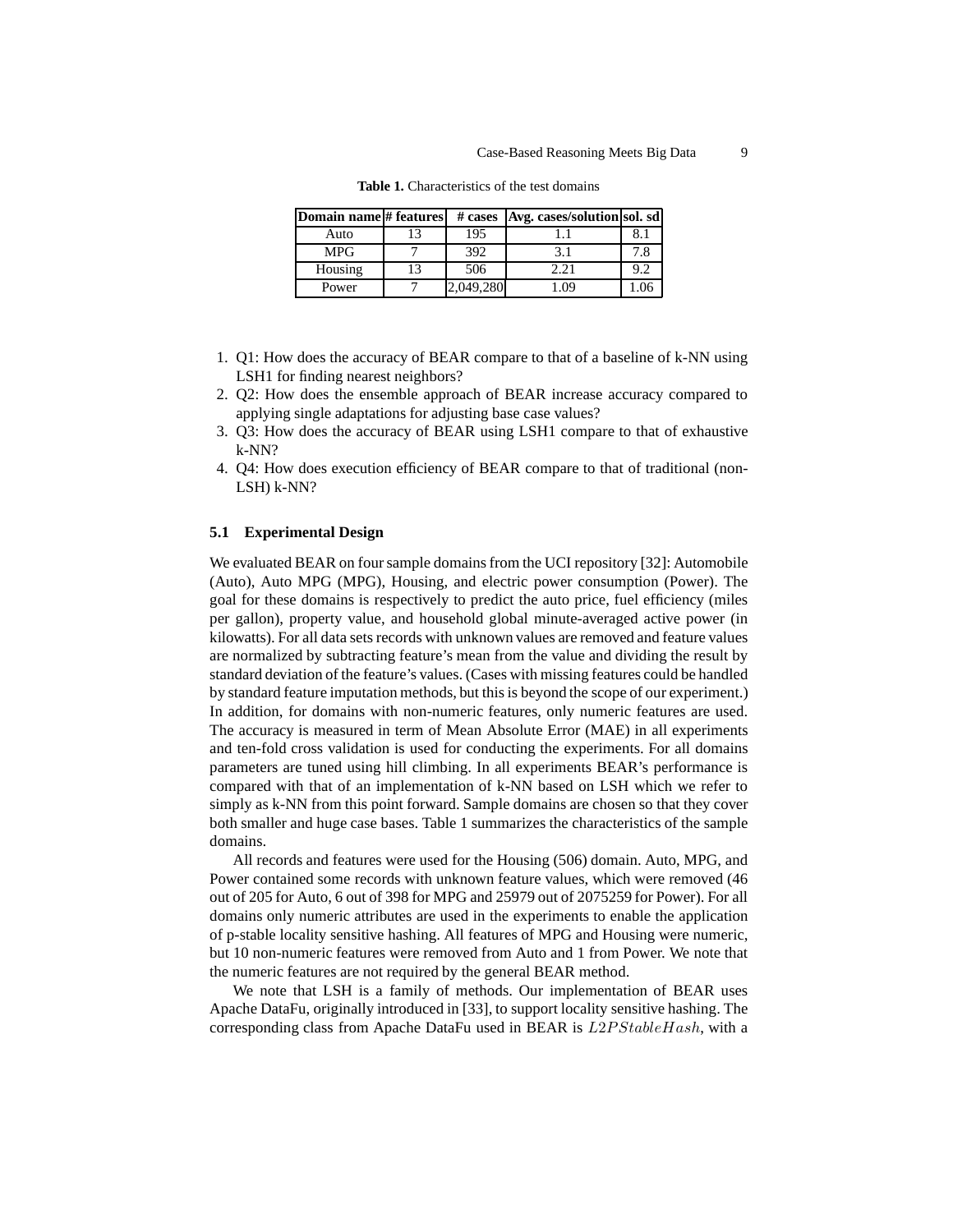|            |      |      | Domain name MAE for k-NN MAE for BEAR % improvement over k-NN |
|------------|------|------|---------------------------------------------------------------|
| Auto       | 2.04 | ⊟18  | 42.14%                                                        |
| <b>MPG</b> | 2.62 | 2.06 | 21.40%                                                        |
| Housing    | 3.73 | 2.84 | 23.98%                                                        |
| Power      | 0.15 | ን 10 | 36.01%                                                        |

**Table 2.** Accuracy comparison for k-NN and BEAR

2-stable distribution and default parameter settings. It is important to note that because the focus of our experiments is primarily the comparison of BEAR to LHS-based k-NN, and both methods are based on the same version of LSH, the specific variant chosen is not significant to our results.

It also uses EAR4's Weka plugin's code [34], combined with some common functionality from Weka [35] to generate adaptation, retrieve and apply them and build the final prediction. The experiments are run on an EMR amazon cluster with one m3.xlarge master node and ten c3.2xlarge core nodes.

#### **5.2 Experimental Results**

*Q1: How does the accuracy of BEAR compare to that of a baseline of k-NN using LSH1 for finding nearest neighbors?* To address Q1, we conducted experiments to compare BEAR with k-NN using LSH1. In all experiments BEAR's estimations are generated using EAR4 to generate adaptation rules, retrieve adaptations and build final estimations based on nearest neighbors retrieved by LSH1. The experiments report estimation error in terms of Mean Absolute Error. Table 2 summarizes the results for four sample domains. In all domains BEAR outperforms k-NN by substantial margins. A one side paired t-test with 95% confidence interval was used to assess the statistical significance of results achieved by BEAR in the smaller case bases (we excluded the Power domain from the statistical significance analysis because of the very large size of the case base). The null hypothesis is that the MAE of BEAR is greater than that of k-NN. The results of the t-test showed that  $p < 0.01$ , so the improvement of BEAR over k-NN is significant.

*Q2: How does the ensemble approach of BEAR increase accuracy compared to applying single adaptations for adjusting base case values?* To study the effect of applying an ensemble of adaptations on estimations' accuracy we implemented an ablated version of BEAR, *BEAR1* in which only one adaptation is applied to adjust case values. Figure 2 shows the percent of improvement in MAE over k-NN for BEAR and BEAR1. BEAR1 outperforms k-NN in all domains, but the improvement is less than that of BEAR over k-NN, which shows the benefit of ensemble approach of BEAR.

*Q3: How does accuracy of k-NN and BEAR using LSH1 compare to that of traditional k-NN?* Because LSH-based retrieval does not guarantee always selecting the true nearest neighbors to a case, some accuracy penalty may be expected. However, we hypothesize that BEAR's ensemble method helps alleviate the associated quality degradation. We tested this hypothesis by comparing the performance of traditional k-NN on the Auto,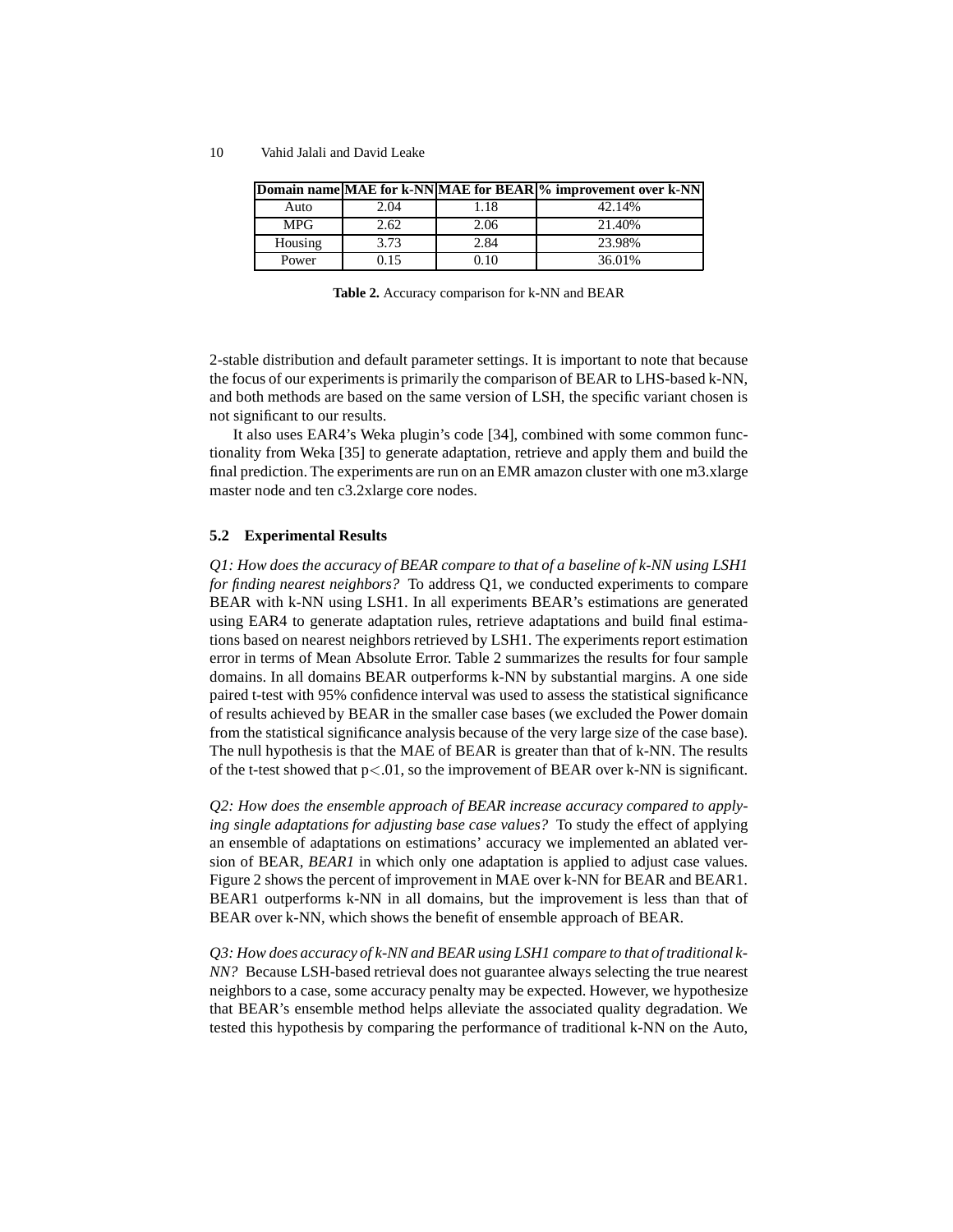

**Fig. 2.** BEAR vs. BEAR1

MPG, and Housing domains, with the previously-described testing scenario (because the relatively large size of the Power domain made traditional k-NN excessively expensive, we did not compare performance in the Power domain). MAE of traditional k-NN for auto and mpg domains was 1.31 and 2.14 respectively, compared to 1.18 and 2.06 for BEAR. However, in the housing domain, traditional k-NN slightly outperformed BEAR, with an MAE of 2.68, versus 2.84 for BEAR (approximately a 5% drop). Thus BEAR retains accuracy comparable to traditional k-NN.

*Q4: How does execution efficiency of BEAR compare to that of traditional k-NN?* Figure 3 shows the run time in seconds of traditional (non-LSH) k-NN and BEAR on different subsets of the Power domain, ranging from 20,000 to 820,000 randomly selected cases. The recorded run times are the total time for conducting ten fold cross validation. All experiments were run on a single machine with 16 GB memory and 2.8 GHz Intel Core i7 processor. Weka's [35] IBK package is used as the implementation of k-NN. For smaller case base sizes (e.g. 20,000 cases) k-NN is quite fast; a ten-fold cross validation test takes on the order of 1 second. For a case base approximately 31 times larger (615,000 cases) the test takes 4.5 hours—approximately 16,000 times longer. When the size is increased to 820,000 cases, time increases to 21 hours.

On the other hand, using LSH and parrallelizing the process over different nodes enables EAR4 to process same sizes of the case based in significantly less time. An interesting observation is that for a case base of 20,000 cases it actually takes less time for k-NN to yield the results than BEAR (it takes k-NN 10 seconds while takes BEAR 265 seconds). This is because of the communication overhead of MapReduce framework which makes applying big data techniques less efficient when applied to small case bases. However, k-NN run time increases very rapidly compared to BEAR as case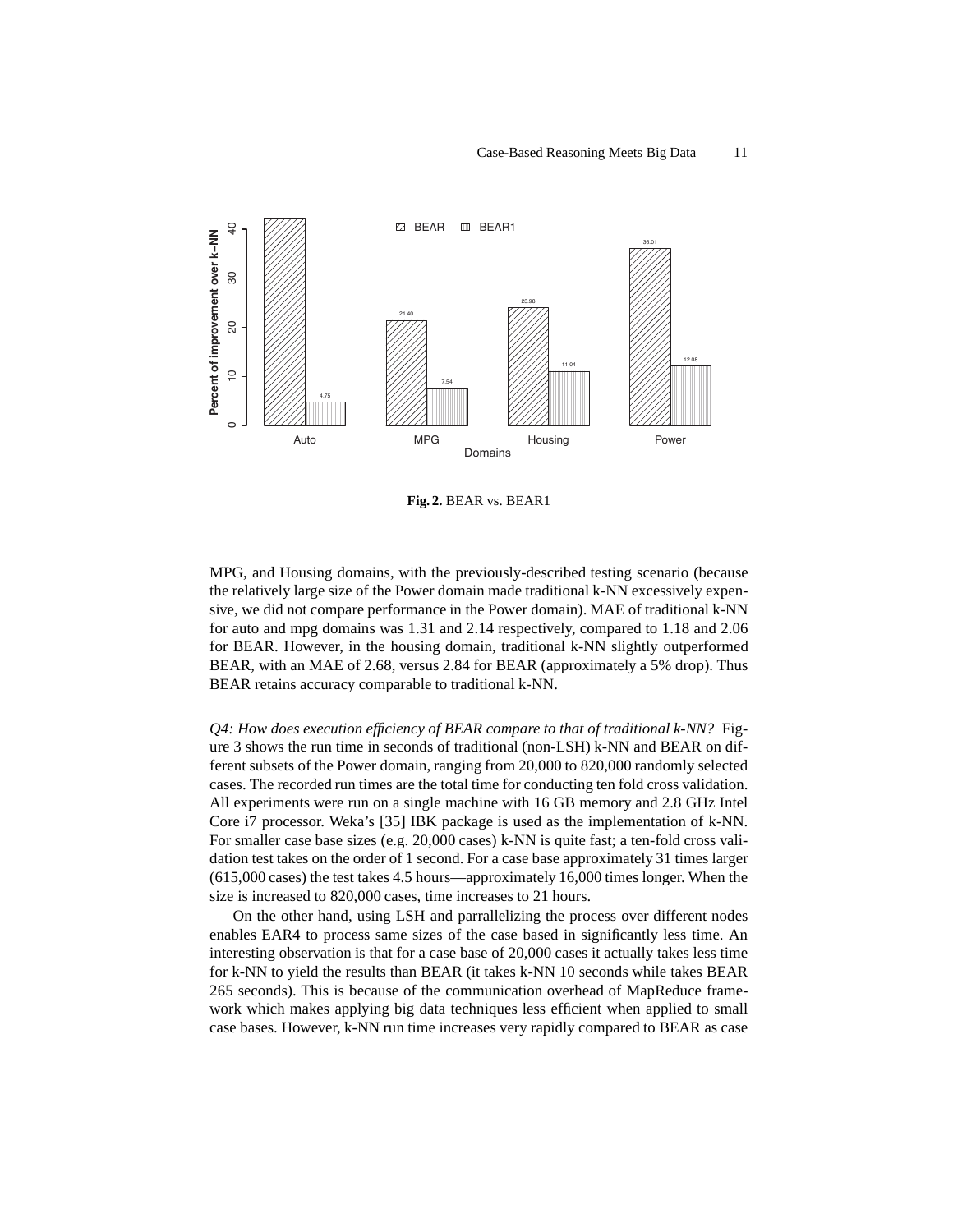

**Fig. 3.** Running time of k-NN and BEAR for different sizes of Power domain

base size increases to 205,000 cases, while the run time of BEAR increases at a much lower rate. Even when the entire power case base is used (over 2 million cases), BEAR takes less than 20 minutes to complete the experimental run on an EMR cluster with the configuration described in section 5.1. We note that this corresponds to less than .1 second per problem solved, even on a small cluster. This supports the need to move to big data methods for practical large-scale CBR.

#### **5.3 Overall Perspective: Scale-Up, Time, Space, and Accuracy**

The experiments in this case study illustrate the ability of the BEAR approach, which combines ensemble adaptations with locality-sensitive hashing, both to remain efficient for large scale data and to provide substantial accuracy increases compared to nonensemble adaptation of cases retrieved by LSH, and for k-NN using LSH. More generally, it illustrates the potential of CBR's reasoning capability (in the form of case adaptation) to provide strong benefits not present in big data/retrival-only methods. The largest test case base used in our experiments has two million cases, and was run on a small cluster (with ten core nodes). However, BEAR could easily be applied to substantially larger case bases with tens or even hundreds of millions of cases, and expected running times comparable to that reported in this paper, by increasing the computational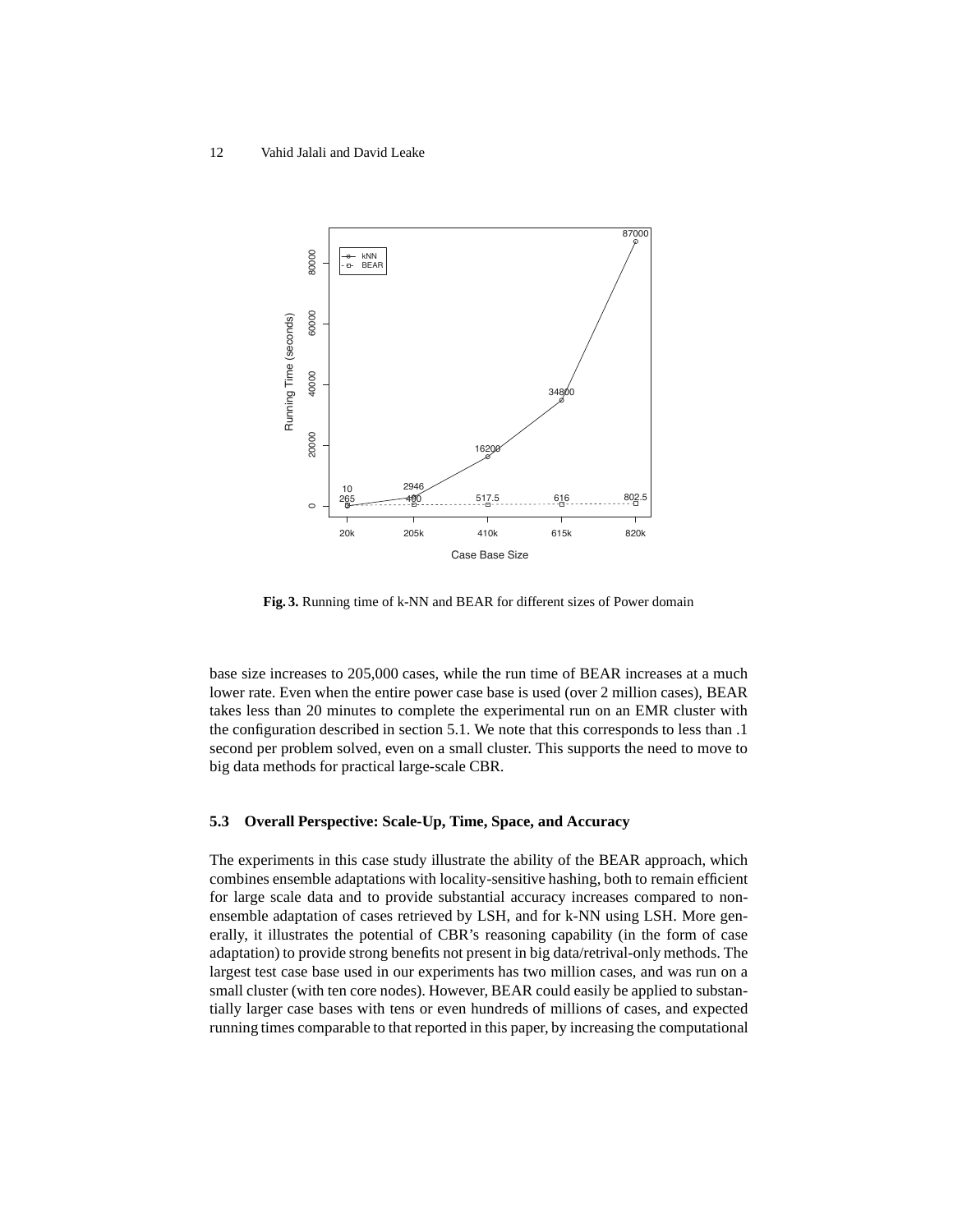resources to the level common in industrial settings (e.g. a cluster with hundred nodes or more).

In many treatments of case-based maintenance in CBR, having/maintaining a large number of cases is assumed to correspond to degraded retrieval and processing time, potentially requiring sacrificing information by case deletion. However, leveraging big data platforms and techniques it is possible to avoid information loss, and consequently yield more accurate solutions, by retaining full case bases impractical for conventional methods and using them efficiently. The ability of big data to integrate both with flexible similarity-based retrieval and case adaptation is promising for the general ability of much scaled up CBR. This, in turn, could open the door to very large-scale CBR, with near-instant retrieval from case bases with millions of cases, plus the potential accuracy benefits of avoiding the need for case-base compression in many domains.

The previous experiments focus on the ability of big data methods to enable using full case bases. However, given the speed of those methods, for time-critical tasks it could even be feasible to sacrifice additional space for the sake of time. As a concrete example, for numerical prediction using BEAR in a domain with millions of cases (e.g. the Power domain), it would be possible to pre-process the data to generate the LSH keys for each case and store all cases with their corresponding hash keys in a NoSQL database. Because, in LSH, each record can be hashed with a set of hash families, this results in having case bases of size orders of magnitude greater than the original case base. However, with this NoSQL design, applying a method such as EAR4 on top of big data methods could enable processing thousands of queries in a matter of a few seconds even without MapReduce. Even for millions of queries, using MapReduce for query processing only and using the NoSQL database for case retrieval, average response time per query could still be in range of a few milliseconds.

### **6 Conclusion and Future Directions**

In this paper we illustrated the practicality of a big-data version of ensembles of adaptation for regression, implemented in BEAR, which uses MapReduce and Locality Sensitive Hashing for finding nearest neighbors of the input query. We consider the results encouraging for the application of big data methods to the fuller CBR process, to exploit not only larger case bases but also collections of adaptation rules, without compression. Such methods might also present opportunities for CBR approaches to big data problems more generally, as an alternative to rule mining. In addition, the BEAR approach improves performance compared to the big data baseline k-NN with LSH1, and preserves comparable performance to that of much more costly traditional k-NN.

As future directions, we intend to compare accuracy and speed performance achieved by case base compression to those of BEAR, to better understand the tradeoffs between traditional and big data methods for CBR. Given BEAR's efficiency, we also intend to extend our methods to test more computationally expensive variations of the EAR family of methods as the case-base estimator module in BEAR. For example, generating rules from neighborhoods other than the local neighborhood of the input query—which requires consideration of many more cases—and adding contextual considerations in adaptation retrieval, have produced good small-scale results [10],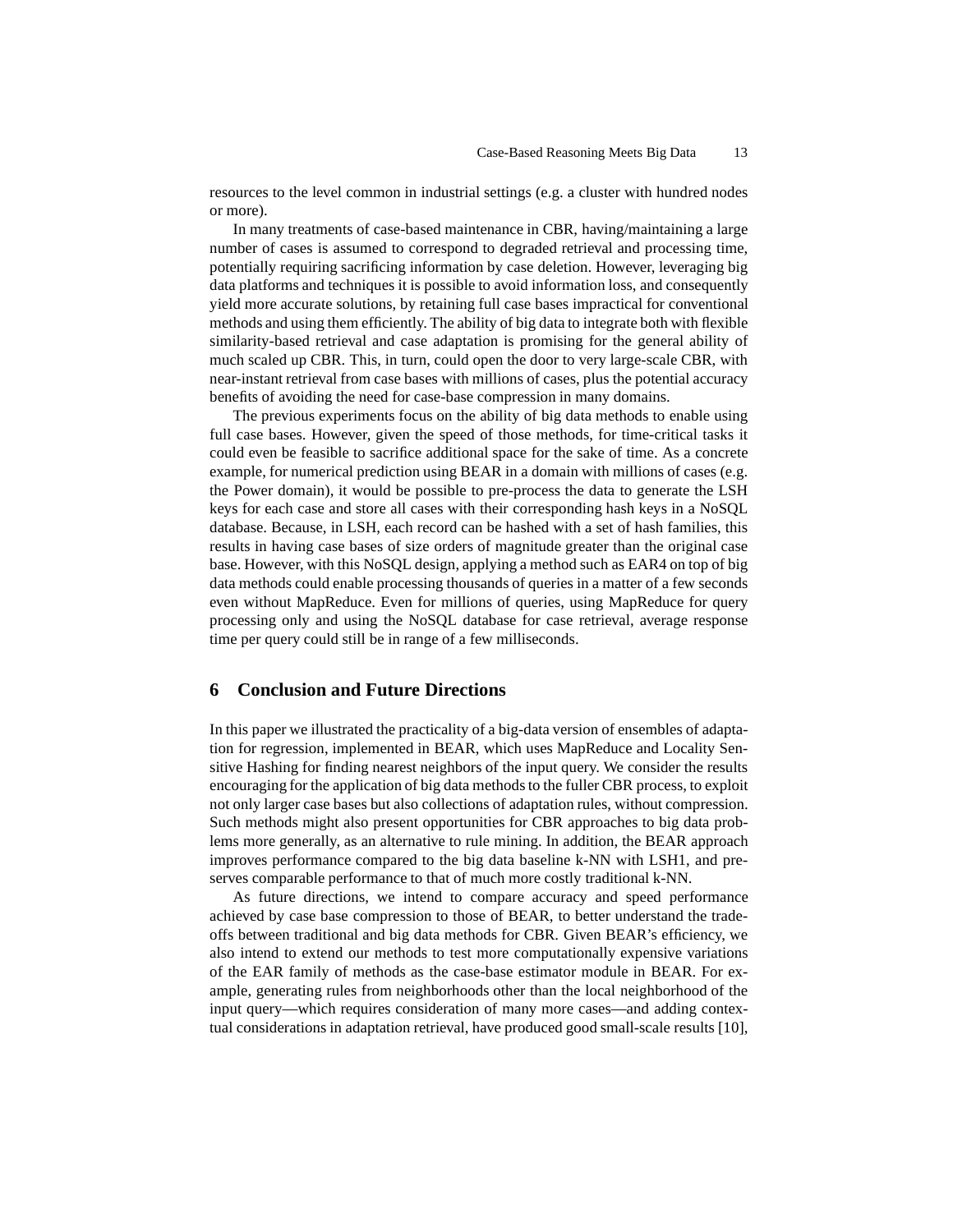but with high costs that raised concerns for their large-scale applicability by conventional CBR methods. The BEAR framework suggests a path for making practical such case-intensive methods.

Previous CBR research has applied big data methods to CBR when case retrieval relies on exact match (string-based) retrieval [15]; BEAR enables similarity-based matching. However, an importaant problem is how to apply these techniques to structured cases.

# **References**

- 1. Kim, G.H., Trimi, S., Chung, J.H.: Big-data applications in the government sector. Communications of the ACM **57**(3) (2014) 78–85
- 2. Hoover, W.: Transforming health care through big data. Technical report, Institute for Health Technology Transformation (2013)
- 3. Greengard, S.: Weathering a new era of big data. Communications of the ACM **57**(9) (2014) 12–14
- 4. Plaza, E.: Semantics and experience in the future web. In: Proceedings of the Ninth European Conference on Case-Based Reasoning, Springer (2008) 44–58
- 5. Ontañón, S., Lee, Y.C., Snodgrass, S., Bonfiglio, D., Winston, F., McDonald, C., Gonzalez, A.: Case-based prediction of teen driver behavior and skill. In: Case-Based Reasoning Research and Development, ICCBR 2014, Berlin, Springer (2014) 375–389
- 6. Cordier, A., Lefevre, M., Champin, P.A., Georgeon, O., Mille, A.: Trace-based reasoning – modeling interaction traces for reasoning on experiences. In: Proceedings of the 2014 Florida AI Research Symposium, AAAI Press (2014) 363–368
- 7. Smyth, B., Keane, M.: Remembering to forget: A competence-preserving case deletion policy for case-based reasoning systems. In: Proceedings of the Thirteenth International Joint Conference on Artificial Intelligence, San Mateo, Morgan Kaufmann (1995) 377–382
- 8. Smyth, B., McKenna, E.: Building compact competent case-bases. In: Proceedings of the Third International Conference on Case-Based Reasoning, Berlin, Springer Verlag (1999) 329–342
- 9. Jalali, V., Leake, D.: Extending case adaptation with automatically-generated ensembles of adaptation rules. In: Case-Based Reasoning Research and Development, ICCBR 2013, Berlin, Springer (2013) 188–202
- 10. Jalali, V., Leake, D.: A context-aware approach to selecting adaptations for case-based reasoning. In: Modeling and Using Context. Springer, Berlin (2013) 101–114
- 11. Jalali, V., Leake, D.: Adaptation-guided case base maintenance. In: Proceedings of the Twenty-Eighth Conference on Artificial Intelligence, AAAI Press (2014) 1875–1881
- 12. Jalali, V., Leake, D.: On retention of adaptation rules. In: Case-Based Reasoning Research and Development, ICCBR 2014, Berlin, Springer (2014)
- 13. Indyk, P., Motwani, R.: Approximate nearest neighbors: Towards removing the curse of dimensionality. In: Proceedings of the Thirtieth Annual ACM Symposium on Theory of Computing. STOC '98, New York, NY, USA, ACM (1998) 604–613
- 14. Daengdej, J., Lukose, D., Tsui, E., Beinat, P., Prophet, L.: Dynamically creating indices for two million cases: A real world problem. In: Advances in Case-Based Reasoning, Berlin, Springer (1996) 105–119
- 15. Beaver, I., Dumoulin, J.: Applying mapreduce to learning user preferences in near realtime. In: Case-Based Reasoning Research and Development, ICCBR 2014, Berlin, Springer (2014) 15–28